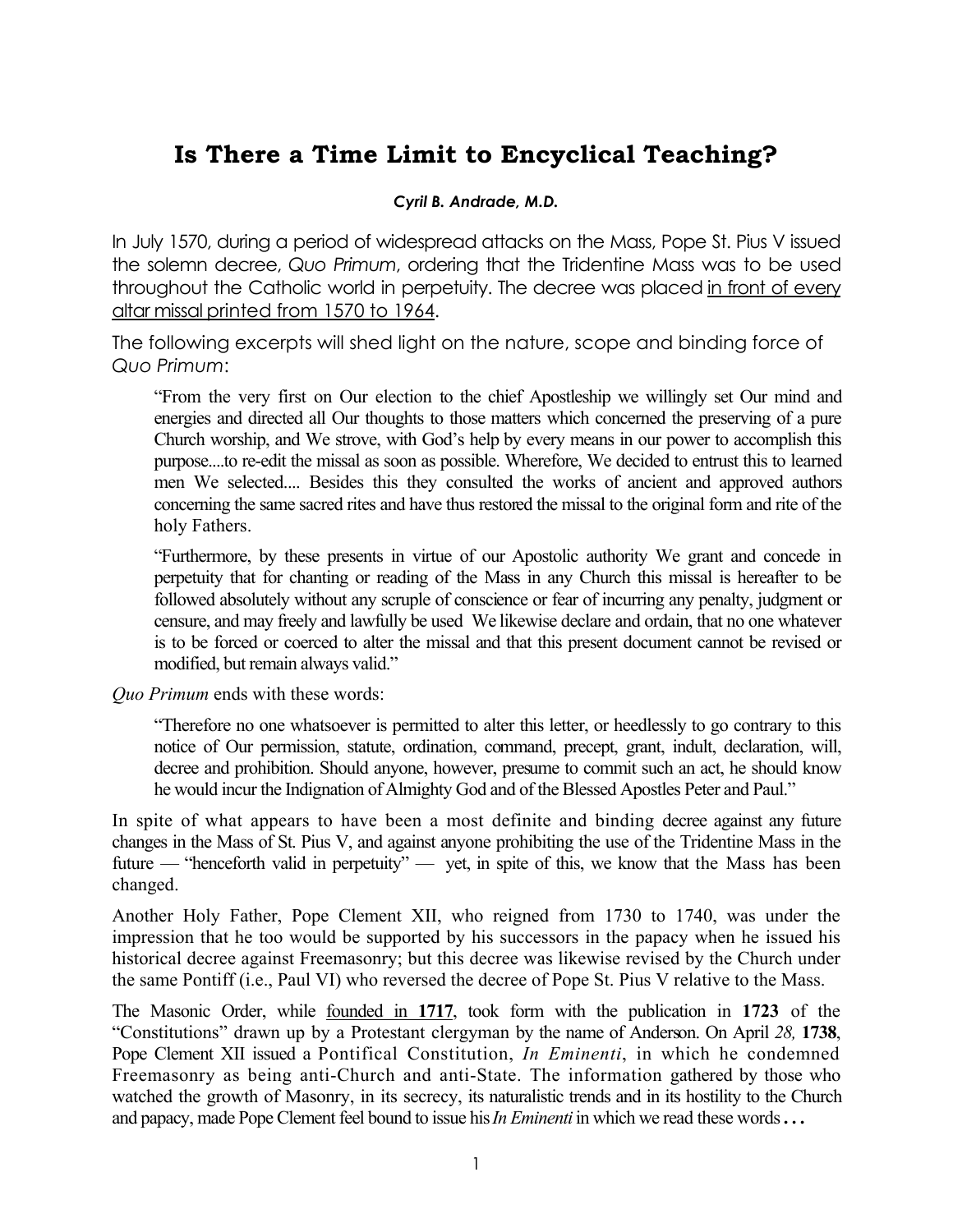"In order to close the widely open road to iniquities: which might be considered with impunity and also for 6ther reasons just and reasonable that have come to Our knowledge ... We condemn and forbid them by this, bur present Constitution, which is to be considered valid forever."

Not only was membership in such secret Masonic Societies forbidden, but the prohibition extended to those laity who favored them in anyway:

"We command the faithful to abstain from intercourse with those Societies … in order to avoid excommunication, which will be imposed upon all those contravening Our order. None, except at the point of death, could be absolved of this sin except by Us or the then existing Roman Pontiff."

While it is difficult to see how a decree such as that of St. Pius V (relative to further changes in the Mass could be reversed, and reversed radically, it is a hundred times more difficult to comprehend the lifting of the ban against membership by Catholics in the Masonic Order as occurred in September **1974**. What is very confusing and disturbing is that, in the lifting of the ban on membership in the Masonic Order by Catholics, the formal decrees and Papal teachings of not only one pope had to be reversed, but the decrees of every pope from Clement XII to John XXIII; the nine Constitutions, the six Encyclicals and two Allocutions by eight popes, along with some two hundred documents, all had to be reversed. It is mysterious.

The timing of the lifting of the ban on Catholics being members of the Masonic Order and other secret societies could not have been worse. It came after rumors had been floating around for several years about high-placed persons in the Vatican service being members of the Masonic Order. One wonders why those whose names have been mentioned in foreign publications have not sued the authors and publishers, or why these individuals have not denied membership in any Masonic lodge.

We have already seen what Pope Clement XII, said in his Constitution, *In Eminenti*, issued April 26, **1738** about the dangers from Masonic organizations and the reasons for the sanctions against them. Let us see what his Pontifical successors thought of Masonry.

Benedict XIV (1740-1758) issued a Constitution, *Providas*, on May 18, **1751**, in which he denounced Masonry as a counter morality. He listed the reasons which caused Clement XII to issue *In Eminenti* against the Masonic Order **. . .** 

- 1. religious indifferentism ;
- 2. their secretiveness;
- 3. the oath;
- 4. opposition to the Church.

Clement XIII (1758-1769) published his Constitution, *Ut Primum*, on September 3, **1759**, and an Encyclical, *Christianae Republicae Salus*, on November 25, **1766**, in which he denounced the ideas leading to the 'universal religion' promised in Anderson's "Constitutions".

Pius VI (1795-1799) in his first Encyclical, *Nostrarum Vim Lachry Marum Exquirit*, issued December 25, **1795**, explained that it drew its name from the tears he shed over the plight of the Church because of "sects of perdition which even invaded the Lord's sanctuary", a reference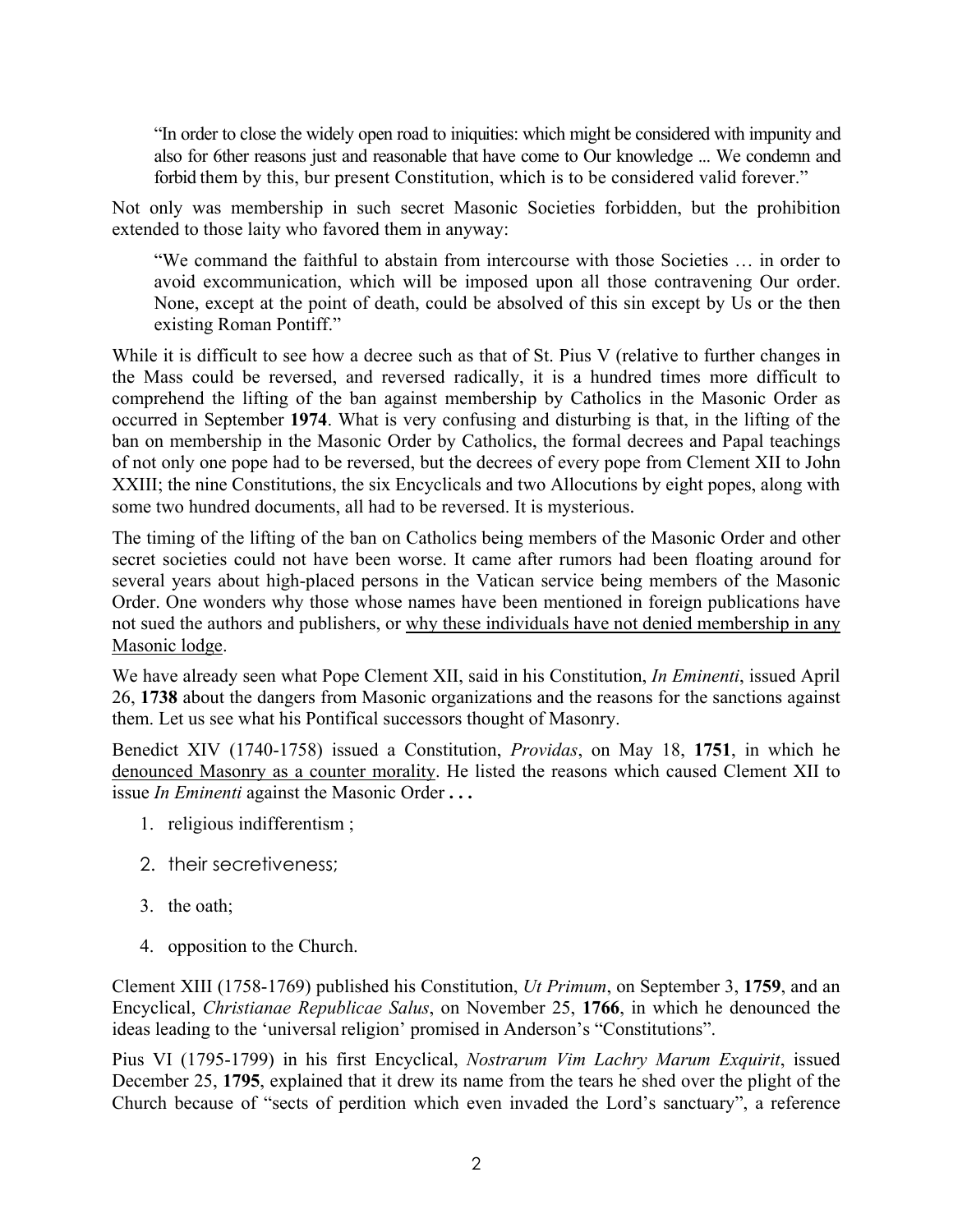made to the number of clergy whose names could be found on lists in Masonic lodges. Pope Pius VI died in exile.

Pius VII (1800-1823) in his Encyclical *Ecclesiam*, issued September.13, **1821**, condemned Masonry for the spread of religious indifferentism which he declared pernicious.

Leo XII (1823-1829) issued his Encyclical, *Quo Graviora*, dated May 21, **1829**, in which he condemned Masonry and other secret societies; warned the bishops against infiltrations into the schools and reprinted the decrees of his predecessors: Clement XII, Benedict XIV and Pius VII.

Pius VIII (1829-1830) in his Encyclical, *Traditi*, published May 21, **1829**, renewed all the condemnations of his predecessors against Freemasonry, which he, in turn thought a danger to the schools.

Gregory XVI (1831-1846) wrote an Encyclical, *Mirari Vos*, August 15,**1832**, in which he tells the bishops of the world that "**evil comes out of the secret societies, bottomless abyss of misery, which the societies have dug**."

Pius IX (1846-1878) was one of the greatest antagonists against Masonry and kindred societies. In his Encyclical, *Qui Pluribus*, issued November 9, **1846**, he denounced "**their merciless attacks against the Catholic religion, the Divine authority of the Church and its laws**" and renewed the anathematization of such societies by his predecessors in their Apostolic Letters.

In an Allocution, *Quibus Quantisque Malis*, delivered on April 20, **1849**, from his place of exile in Gaetz, Pope Pius IX lashed out at "those abominable sects of perdition", saying of them: "**We once again forbid .,. condemn and anathematize them**."

Another Encyclical, *Quanta Cura*, was issued December 8, **1864**, again enforcing all the condemnations of the popes before him. In an Allocution delivered September 25, **1865**, entitled *Multiplices Inter*, he expressly exhorted "**those who might have associated themselves to sects of this kind, to obey wiser inspirations and leave those evil assemblies so as to avoid being dragged into the abyss of eternal ruin**."

Seemingly, Pope Pius IX never wearied of warning the bishops and the faithful of the dangers of Masonry. In his Constitution, *Apostolicae Sedis*, of October 12, **1869**, he uttered a complaint about the failure of the previous condemnations to stop the spread of Masonry. He laid the blame on the "indifference of those whose function and sacerdotal duty should have made them ultra vigilant." Determined to do all he could, Pope Pius issued another Encyclical, *Etsi Multa*, dated November 21, **1873**. The theme was the same and the conclusion predictable. In part, the Encyclical said **. . .**

"Fearing that injudicious people and, above all, youth, might be led astray and in order that silence on Our part might not induce anyone to lend protection to error, We have resolved, Venerable Brethren, to raise Our voice. Therefore, we hereby confirm before you, the Constitutions of Our predecessors and in virtue of Our Apostolic Authority, We hold up to reprobation and We condemn this Masonic Society and all other societies of the same order. … It is Our order that all Christians of any standing whatsoever, of any rank or high appointment, and all over the earth should be informed that the said societies are forbidden and reproved by Us, and incur the same sentences and condemnations as those specified in the Constitutions of Our predecessors."

Pope Pius said that the condemnation extended not only to Masonry in Europe "but also to the lodges in America."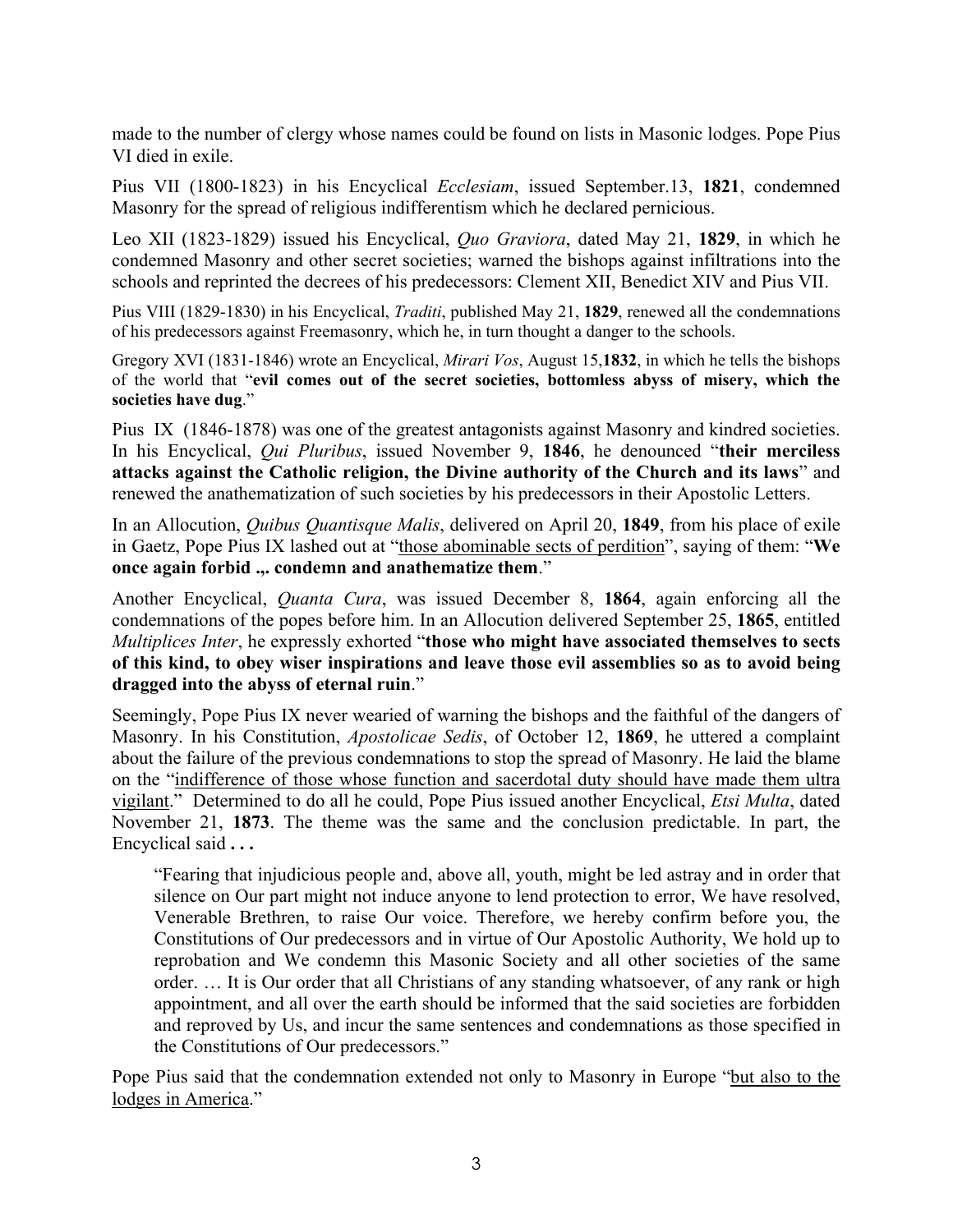Leo XIII (1878-1903) followed Pope Pius IX to the throne and he was no less a force against Masonry than was his predecessor. He directed two Encyclicals against it: *Etsi Nos*, February 15,**1882**, and *Humanum Genus*, issued April 20, **1884**. There were two Constitutions: *Ab Apostolici*, October 15, 1890; *Praeclara,* June 20, **1894**, both containing general condemnations of Masonry. In March 1902, Leo XIII issued a Constitution, *Annum Ingressi*, in which a special warning against Italian Freemasonry was issued.

Let us return now to Pope Leo XIII's greatest Encyclical, *Humanum Genus*. No one can ever understand the evil that the Church has seen in Freemasonry until or unless he has read the complete text of this Encyclical. The popes before him condemned the naturalism in Freemasonry. Leo XIII speaks of the danger flowing from this:

"The fundamental doctrine of the Naturalists is that human nature and human reason must be in all things mistress and guide. This decided, they either ignore man's duties toward God or pervert them by vague and erroneous opinions. For they deny that anything has been revealed by God; they do not admit any religious dogmas or any truths that cannot be understood by human intelligence; they deny the existence of any teacher who ought to be believed by reason of the authority of his office. Since, however, it is the special and exclusive function of the Catholic Church to preserve from any trace of corruption and to set forth in their integrity the truths divinely entrusted to her keeping, including her own authority to teach them to the world, and the other heavenly aids to salvation, it is against the Church that the rage of the enemies of the supernatural, and their most ferocious attacks are principally directed."

Looking back on the teachings of the popes from Clement XII, in 1738, to Pope Pius IX, 1848- 1878, and yes, from Pius IX to John XXIII, all of them saw dangers to the Faith from membership of Catholics in Freemasonry. If the Sovereign Pontiffs in the last two hundred thirty-nine years were convinced that Freemasonry systematically promotes religious indifferentism, undermines Christian and Catholic faith and life, and is opposed to all supernaturalism, one wonders why the membership in the Masonic Order and the sanctions against it were lifted in 1976 ? What proofs are there that the Masonic Order has changed its Constitutions, including its degrees, so as to make it acceptable to the Catholic Church?

I strongly doubt that there are any real changes in the aims of Freemasonry other than to have abandoned all hope of destroying the Church from outside, but rather to work from within by infiltrating it. Before I can believe that there is no longer any danger to the Faith of Catholic members, I would need some explanation of this quotation from *La Massoneria*, Florence, Italy, 1945:

"Free-masonry alone possesses the true religion, which is *Gnosticism*. All other religions, and especially Catholicism, have taken what is true in their doctrines from Freemasonry."

But I hear you say, "Well, that was in 1945." True, that did appear in 1945, but how about this quotation from *La Politique des France-Macons*, (p.163) by J. Mitterand, former Grand Master of the Grand Orient, published in 1972 or 1973: "Man is the future of man (the future of Man is Man). He should be set up upon the altar in place of God."

In No. 37 of the Bulletin of the *Documentation Centre of the French Grand Orient* there is this remarkable quotation **. . .**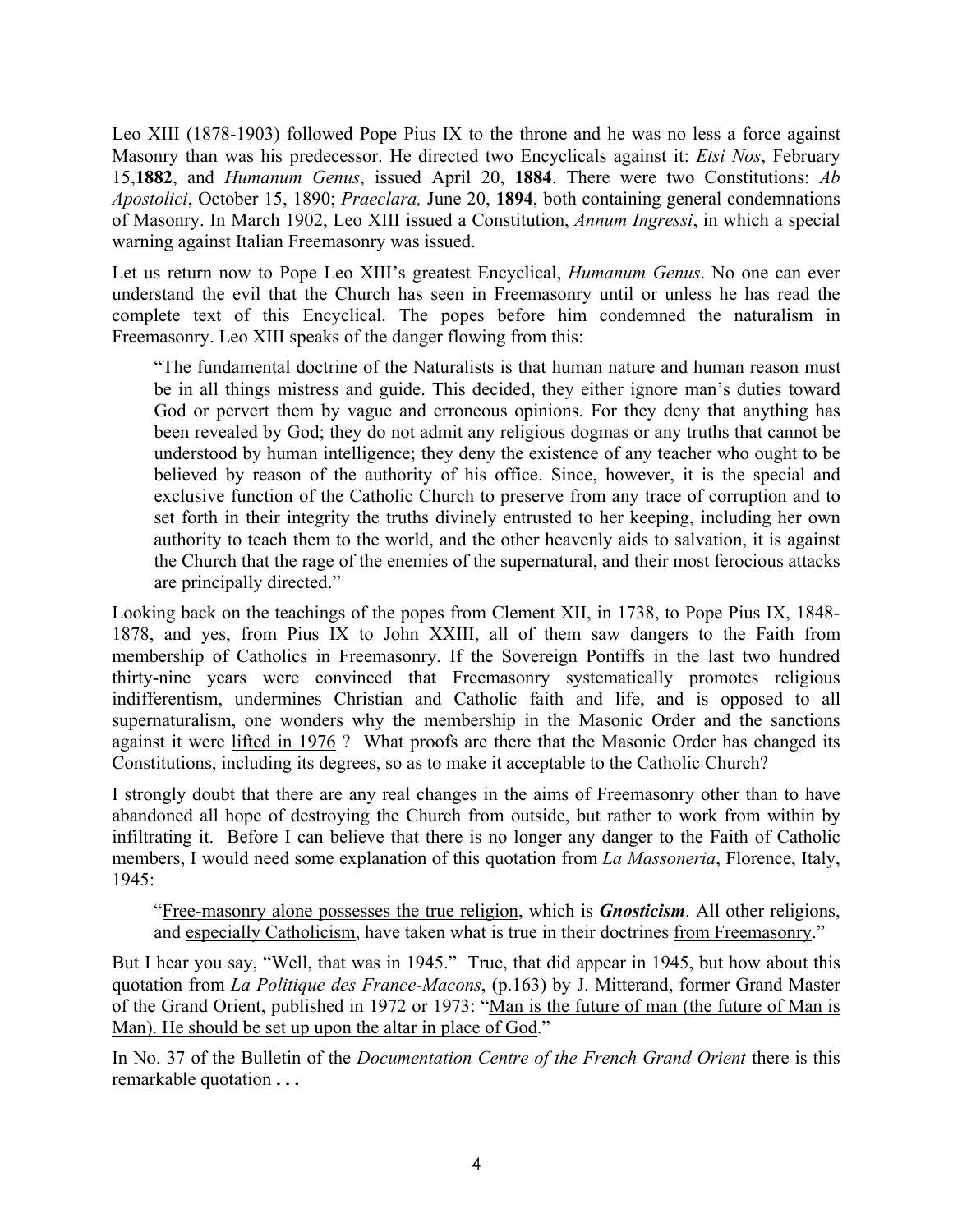"Do not let it be said, Brothers, that Freemasonry is anti-Church: this used to be no more than a circumstantial statement. Basically, Freemasonry proposes to be a super-church, the church that will unite all churches."

I am told that one of the conditions now, on permission for membership by Catholics in the Masonic Order or other kindred societies, is "that the lodges do not plot against the Church", but that, to my way of thinking , is like putting the fox in the chicken coop under the condition that it will not attack the chickens. While it is true that Masonry professes benevolent and charitable objectives, nevertheless the Holy See on September 21, 1850 declared:

"Those associations which profess not to be plotting against the Church … but form nevertheless an occult society confirmed by oath … are comprised in all these Bulls … All occult societies are affected by the prohibitions of the Church, whether or not they demand an oath, because such societies are contrary to the Natural Law."

A question arises out of the reversal of Encyclical teachings: Whether or not popes exercise the supreme teaching authority when they expound in Encyclical Letters? In his Encyclical, *Humani Generis* (Aug 12, 1950), Pope Pius XII declared that **. . .**

"… such matters as treated in Encyclicals are taught with the ordinary teaching authority, of which, it is true to say: 'He that heareth you heareth Me'. Generally what is expounded and inculcated in Encyclical Letters, already for other reasons, appertains to Catholic doctrine. But if the Supreme Pontiffs purposely pass Judgment on a matter up to that time under dispute, it is obvious that that matter, according to the mind and will of the same pontiffs, cannot be any longer considered open to discussion among theologians."

So, Encyclicals, Bulls, Decrees, Constitutions, etc., all come under the mantle of the Magisterium, the teaching authority, guided and protected by the Holy Ghost from teaching anything of faith-and-morals harmful to the faithful. What does puzzle one is, how could every pope for more than two hundred thirty-nine years, denounce Freemasonry as dangerous to the Faith, and then, have another pope approve the lifting of the ban against membership and the excommunication heretofore imposed on those Catholics who disobeyed this law of the Church? Could it be that the odious parody of the Holy Eucharist, and the oaths required in the rites of the *Eighteenth Rose Croix Degree*, and the toppling of the papal *tiara* in the ritual of the *Thirtieth Degree of Knight Kadosh* — could it be, I say, that these no longer form part of the Masonic rites of initiation? Rome has the duty to assure us.

Granted that changes might have been made in Freemasonry — changes that would make Encyclical teachings of the past two hundred thirty-nine years obsolete. What about Encyclical teachings that are reversed in a relatively few years? I call attention to the Encyclical of Pope Pius XII, *Mediator Dei*, issued November 20, **1947**, dealing specifically with liturgical matters. This saintly Pontiff of happy memory asserts that **. . .**

"We are sorely grieved to note that on the one hand, there are places where the spirit, understanding or practice of the sacred liturgy is defective, or all but non- existent; We observe with considerable anxiety and some misgivings, that elsewhere certain enthusiasts, overly eager in their search for novelty, are straying beyond the path of sound doctrine and prudence. Not seldom, in fact, they interlard their plans and hope for a revival of the sacred liturgy with principles which compromise and sometimes even taint it with errors touching Catholic faith and ascetical doctrine."